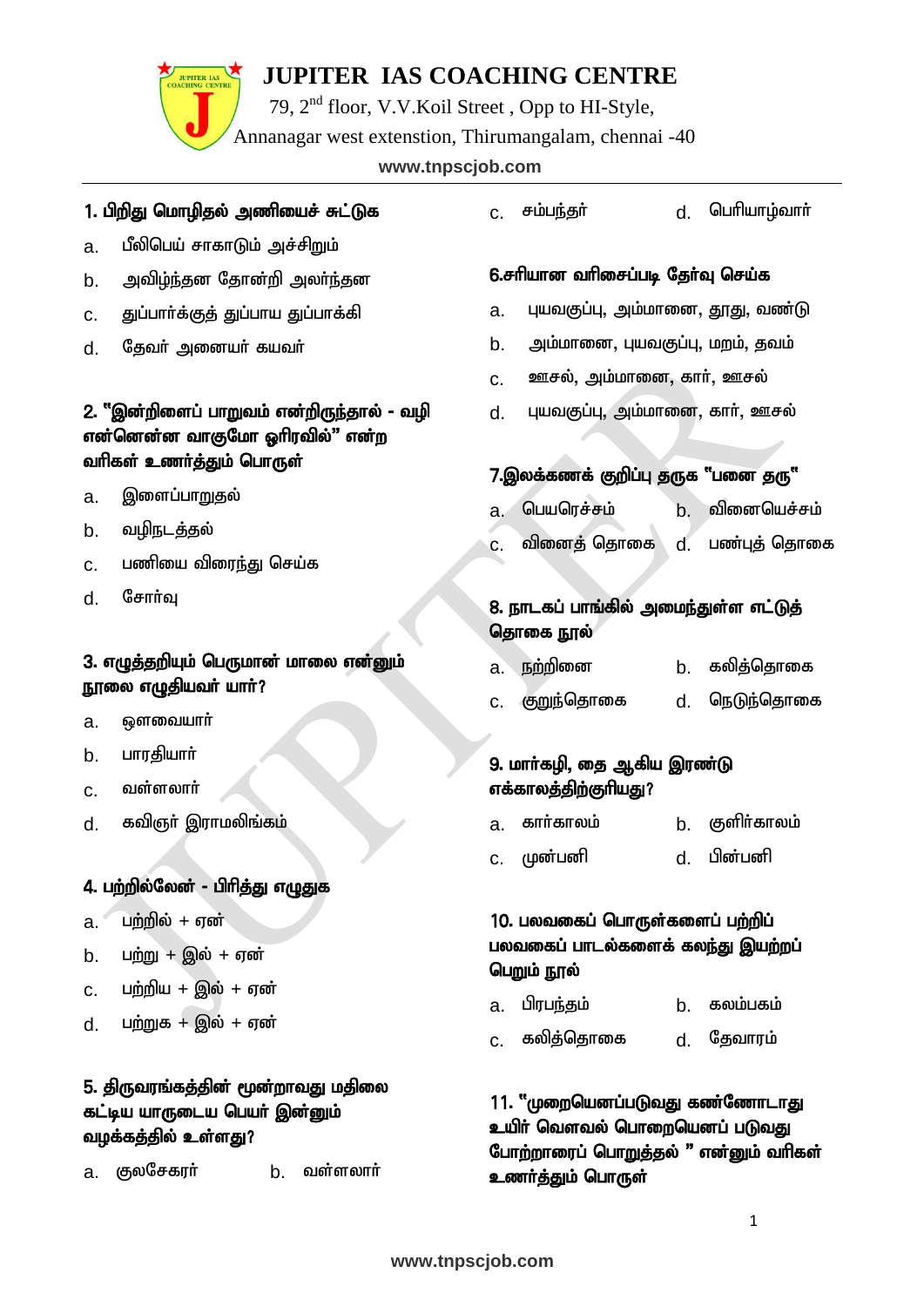

79, 2nd floor, V.V.Koil Street , Opp to HI-Style,

Annanagar west extenstion, Thirumangalam, chennai -40

Cell: 81483 35766, 84281 76158

- <u>a. நீதிமுறைமை, பொறுமை</u>
- b. சுற்றம் தழுவுதல், அன்பு
- c. உதவுதல் காத்தல்
- d. பொறுமை, அன்பு

#### 12. மகாத்மா காந்தியடிகளுக்கு தாக்கத்தை ஏற்படுத்திய உருசிய அறிஞர் தால்சுதாய் எழுதிய நூல்

- a. ஆண்டவனின் அரசு
- b. சரவண பிதுர்பக்கி
- c. அரிச்சந்திர புராணம்
- d. போரும் அமைதியும்

#### 13.மாதி ரத்துறை கேசரி நிகர்முகம் மதுதம் பூதரப்புயம் அதைரரப் புளகிதத் தோடும் -பொருள் காண்க $\,$

- a. சிங்கம் b. ஆறு
	-
- c. fly; d. kiy

#### 14. "பூத்தது மானுடம்" என்னும் கவிதைத் தொகுப்பின் ஆசிரியா்

- a. எழுத்தாளர் சாவி
- b. கவிஞா் இளந்தேவன்
- $c.$  சாலை இளந்திரையன்
- d. இளங்கோவடிகள

#### 15. சரியானதைத் தேர்வு செய்க

- 1. பாடலில் அடிதோறும் இரண்டாவது எழுத்து வருவது - எதுகை
- 2. அப்பா, எப்பாரும், செப்பாகு, குப்பேது
- 3. ஓரடியில் முதன் மூன்று சீர்களிலும் வருவது மோனை
- 4. எப்பாரும், எப்பதமும், எங்கனும்
- a. 1 மட்டும் சரி
- b. 2 மட்டும் சரி
- $c.$  4  $\mu$ ட்டும் தவறு
- $d.$  3 மட்டும் தவறு

#### 16.அகவற்பா என்ற பெயருடைய பா வகை

- a. வெண்பா b. ஆசிரியப்பா
- c. சிந்தியல் வெண்பா d. வஞ்சிப்பா

#### 17. தொண்மைத் தமிழாளி புத்தரது ஆதிவேதம் என்னும் நூலை இருபத்தெட்டுக் காதைகள் கொண்ட நூலாக எழுதியவர்

- a. குணவீர பண்டிதர்
- b. அயோத்திதாசப் பண்டிதர்
- $c.$  ஆல்காட்
- d. ஆபிரகாம்

#### 18. வானத்தில் காற்றில்லாப் பகுதியும் உண்டு. இதனைப் பண்டைத் தமிழர் அறிந்திருந்த நிலையைக் குறிப்பிடும் பாடல் வரி

- a. வலவன் ஏவா வானூா்தி
- <u>b. உவறிது நி</u>லை இய காயமும்
- c. தீம்பிழ் எந்திரம்
- d. அந்தக் கேணி

#### 19. கோடிட்ட இடத்தை நிரப்புக அருளெனம் அன்பீன் குழவி

#### பொருளென்னுஞ்

#### செல்வச் உண்டு

a. அன்பால் b. செவிலியால்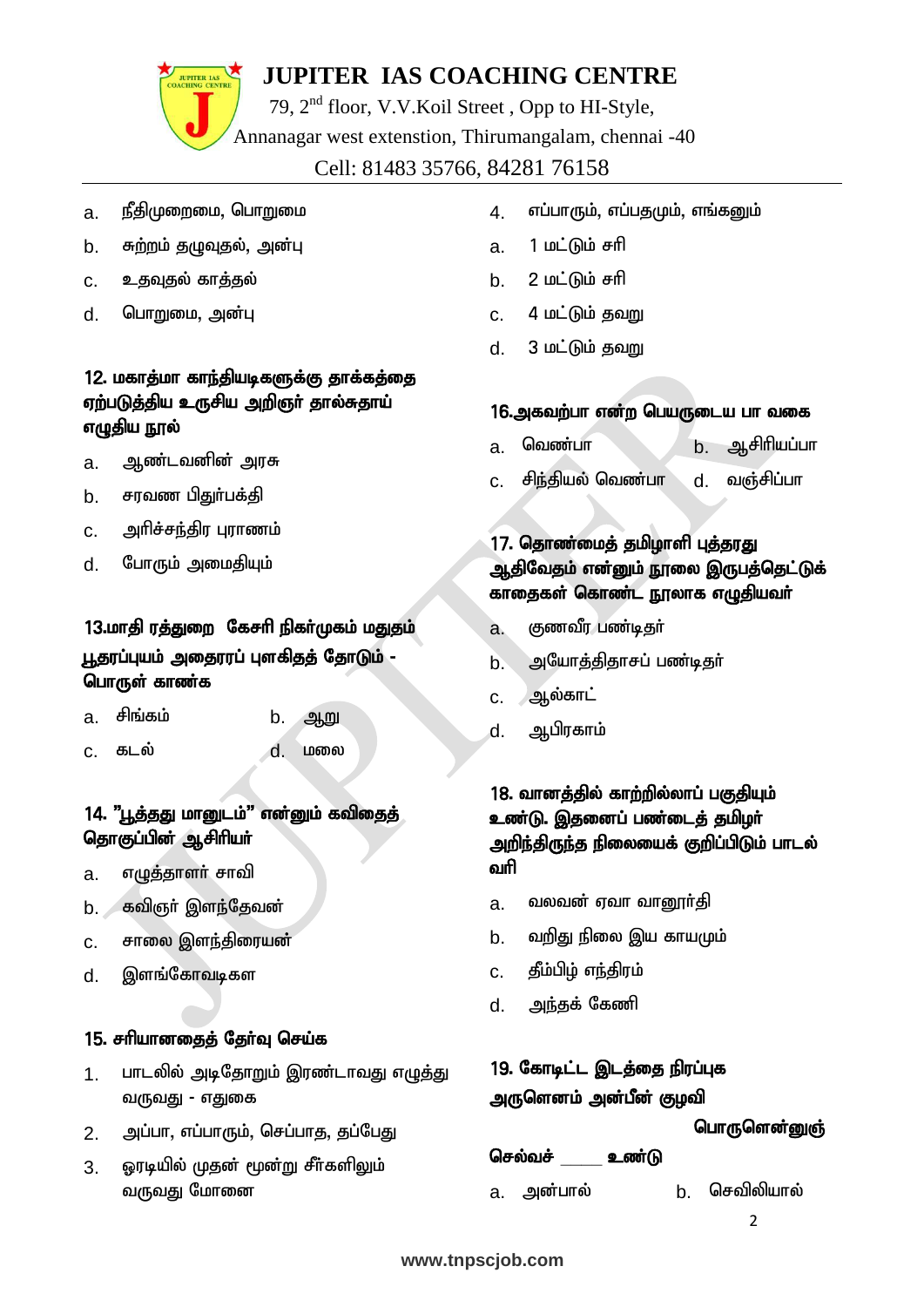

79, 2nd floor, V.V.Koil Street , Opp to HI-Style, Annanagar west extenstion, Thirumangalam, chennai -40

Cell: 81483 35766, 84281 76158

| d. பொருளால்<br>c. அருளால்                                                    | 10 மணி வரை                                                                              |
|------------------------------------------------------------------------------|-----------------------------------------------------------------------------------------|
|                                                                              | காலை 10 மணி முதல்<br>4. ஏற்பாடு<br>d.                                                   |
| 20. சேதாம்பல் பிரித்தெழுதுக                                                  | 12 மணி வரை                                                                              |
| தேதாம் + ஆம்பல்<br>a.                                                        |                                                                                         |
| செம்மை + ஆம்பல்<br>b.                                                        | b. 4<br>$2 \quad 3 \quad 4$<br>2<br>3<br>$1 \quad$<br>1<br>a.                           |
| செம் + ஆம்பல்<br>C.                                                          | d. 4<br>$\mathbf{1}$<br>$\overline{2}$<br>3<br>3 4 1 2<br>C.                            |
| சேம் + ஆம்பல்<br>d.                                                          |                                                                                         |
|                                                                              | 24. தவறானதைத் தேர்க                                                                     |
| 21. பழந்தமிழ்ச் சங்கத்தையும், சங்கமிருந்து<br>தமிழாய்ந்ததையும் மாணிக்கவாசகர் | அகவொழுக்கம் நிகழ்தற்குக் காரணமான<br>1.<br>நிலமும் பொழுதும் முதற்பொருள்                  |
| குறிப்பிடும் தொடர்                                                           | அந்தந்த நிலத்திற்குரிய தெய்வம்,, மக்கள்,<br>$2 -$                                       |
| கூடலில் ஆய்ந்த ஒண் தீந்தமிழின்<br>a.                                         | உணவு கருப்பொருள்                                                                        |
| பண்ணொடு தமிழொப்பாய்<br>b.                                                    | குறிஞ்சி நிலத்திற்குரிய யாழ் விளரியாழ்<br>3.                                            |
| மனித நாகரிகத் தொட்டில்<br>c.                                                 | தாழைப் புவை மருத நில மக்கள் சூடினா்<br>4.                                               |
| மாந்தன் தோன்றிய லெமூரியா<br>d.                                               | 1,2 சரி<br>b. 3,4 சரி<br>a.                                                             |
|                                                                              | 1,2 தவறு<br>d. 3,4 தவறு<br>C.                                                           |
| 22. கொடுந்த டக்கரித் திரளெனும்                                               |                                                                                         |
|                                                                              |                                                                                         |
| குழுவினுள் ஒருவன்                                                            | 25. முன்புளெம் ஒருநால்வேம் முடிவுளதென                                                   |
| அடைந்து சிரகு மதினடி தொழுதறை                                                 | உண்ணா                                                                                   |
| குவினால் -                                                                   | அன்புள இனி நாம் ஓா் ஐவா்கள்<br>உளரானோம் – இதில் ஐந்தாவது நபா்                           |
| அடிக்கோடிட்டவற்றின் இலக்கணக்<br>குறிப்பறிக                                   | லஷ்மணன்<br>இராமன்<br>b.<br>a.                                                           |
| உரிச்சொற்றொடர்<br>வினைத் தொகை<br>b.<br>a.                                    | சீதை<br>குகன்<br>d.<br>c.                                                               |
| வினையெச்சம்<br>பண்புத் தொகை<br>d.<br>c.                                      |                                                                                         |
| 23. பொருத்துக                                                                | 26. தம்மை ஆதரித்த வள்ளலை ஆயிரம்<br>பாடல்களுக்கு ஒரு பாடல் வீதம் பாடிச்<br>சிறப்பித்தவர் |
| நேரம்<br>சிறுபொழுது                                                          | சீதக்காதி<br>சடையப்பர்<br>b.<br>a.                                                      |
| பிற்பகல் 2 மணி முதல்<br>யாமம்<br>1.<br>a.<br>6 மணி வரை                       | கம்பர்<br>பாரதி<br>d.<br>C.                                                             |
| இரவு 10 மணி முதல்<br>2.<br>காலை<br>b.                                        |                                                                                         |
| 2 மணி வரை                                                                    | 27. தகவல் அறியும் உரிமைச் சட்டத்தின்படி                                                 |
| நண்பகல்<br>காலை 6 மணி முதல்<br>3.<br>C.                                      | வறுமைக் கோட்டிற்குக் கீழ் வாழ்பவராக<br>இருந்தால் தகவல் பெற கட்டணம்                      |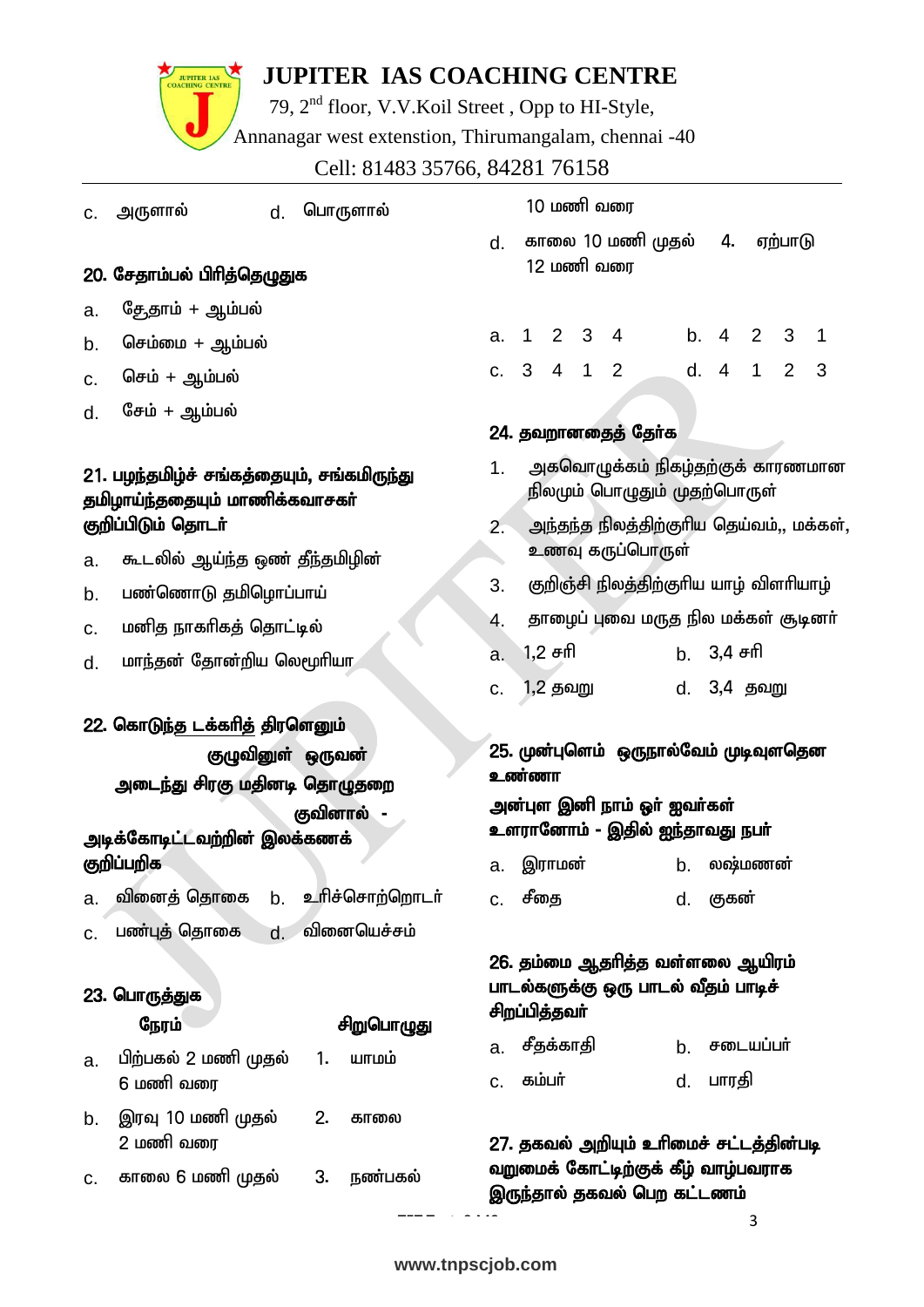

79, 2nd floor, V.V.Koil Street , Opp to HI-Style, Annanagar west extenstion, Thirumangalam, chennai -40

Cell: 81483 35766, 84281 76158

| a. பத்து ரூபாய் | b. ஐந்து ரூபாய் |  |
|-----------------|-----------------|--|
|                 |                 |  |

c. ஏதுமில்லை d. ஒரு ரூபாய்

#### 28. கோப்பெருஞ்சோழனின் அவைக்களப் புலவர்களுள் ஒருவர்

- a. கண்ணகனார் b. கணியனார்
- c. fz;zpad; d. fz;zd;

#### 29. தேசமுய்ய வந்தவரைத் திருவமுது செய்விக்கும் நேசமுற விண்ணப்பம் -இலக்கணக்குறிப்பு தருக

- a. இடவாகு பெயர்
- $b<sub>i</sub>$  வினையாலணையும் பெயர்
- c. பண்புப் பெயர்
- d. ஏதுமில்லை

#### 30. உலகம், உயிர், கடவுள் ஆகிய மூன்றையும் ஒருங்கே காட்டும் காவியந்தான் பெரிய புராணம் என்றவர்

| கமமா<br>a. |  | பாரதி |
|------------|--|-------|
|------------|--|-------|

c. திரு.வி.க. d. சத்தியமூர்த்தி

#### **(ii) Language II (English)**

#### **Choose the correct phrase to fill in the blanks in the sentence**

#### **31. I \_\_\_\_\_\_ that my father visualized me a doctor.**

- a. few b. now
- c. knew d. new

#### **The following sentence as idiomatic expression or a proverb is highlighted**

#### **selec the alternative the best describes its use in the sentence**

#### **32. The death of Gandhiji spread like a wild fire.**

- a. spread quickly b. worried others
- c. spread grief d. spread slowly

#### **(Q.No 33 to 37)**

**Read the passage given below and choose the best answer for each of the questions**

**People talk of memorials him in statues of bronze or marble or pillars and thus they mock him and \_\_(33) his message. What tribute shall we pay to him that he would have appreciated? He has shown us the way to live and the way to \_\_\_(34) and if we have not understood that lesson, it would be better that we \_\_(35)\_\_ no memorial to him, for only fit memorial is to follow \_\_(36)\_\_ in the path he showed us and to do our duty in \_\_(37)\_\_ and in death. 33.**

- a. ignorance b. belief
- c. believe d. trouble
- **34.**
- a. dead b. dye c. die d. do
- **35.**
- a. put b. rise c. start d. raised
- **www.tnpscjob.com**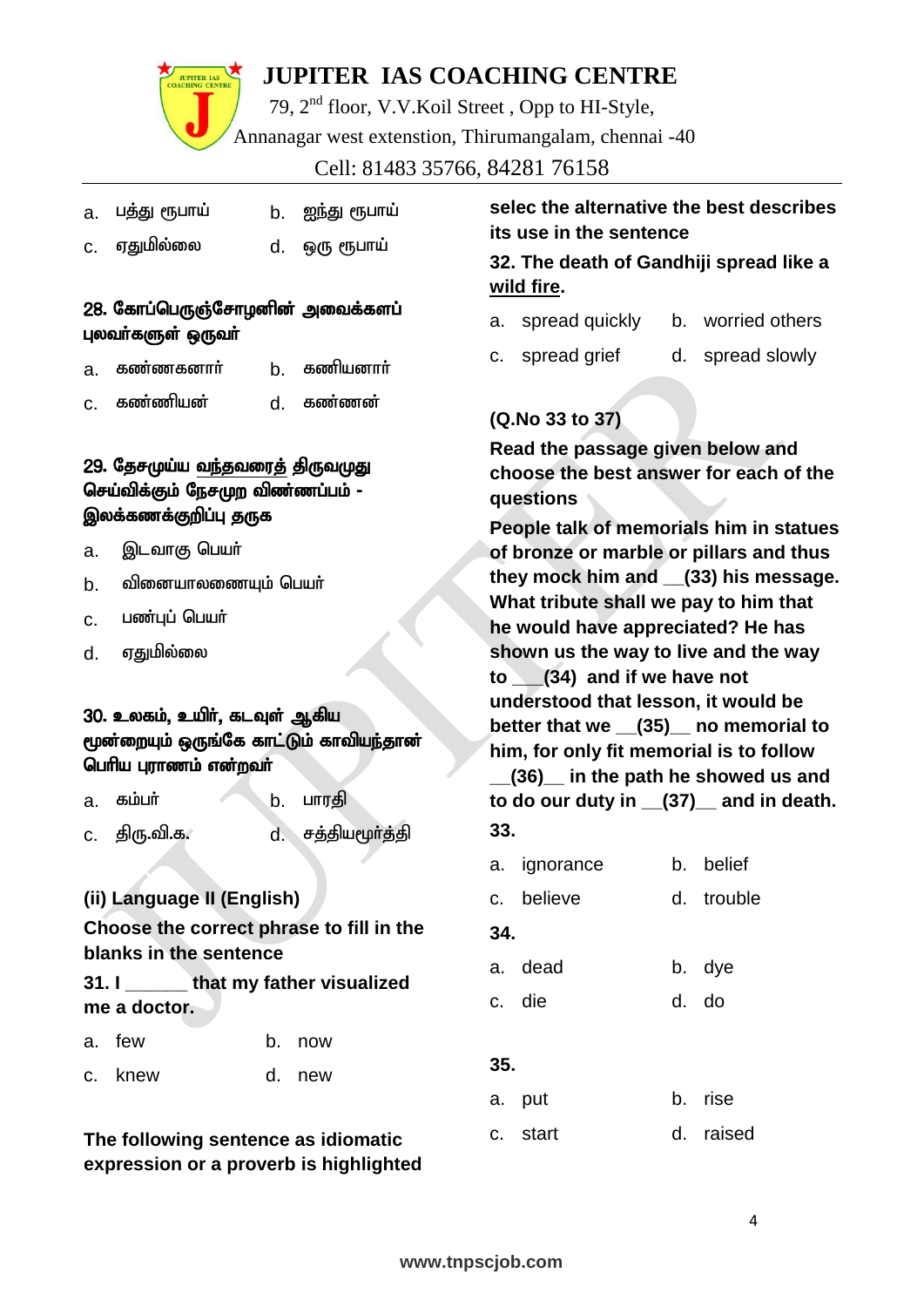JUPITER LAS

79, 2nd floor, V.V.Koil Street , Opp to HI-Style,

Annanagar west extenstion, Thirumangalam, chennai -40

Cell: 81483 35766, 84281 76158

| 36. |                                                                                                                   |    | 40. Segregrate bio-gradable and non- |     |                                                                                                                            |    |                 |
|-----|-------------------------------------------------------------------------------------------------------------------|----|--------------------------------------|-----|----------------------------------------------------------------------------------------------------------------------------|----|-----------------|
| a.  | reverently                                                                                                        | b. | respect                              |     | biogradable waste.                                                                                                         |    |                 |
| C.  | sadly                                                                                                             | d. | heavily                              |     | a. divide                                                                                                                  | b. | remove          |
|     |                                                                                                                   |    |                                      | C.  | separate                                                                                                                   |    | d. put together |
| 37. |                                                                                                                   |    |                                      |     |                                                                                                                            |    |                 |
| a.  | home                                                                                                              | b. | life                                 |     | Choose the word which is most<br>opposite in meaning of the word given.                                                    |    |                 |
| C.  | work                                                                                                              |    | d. pay                               |     | 41. Cordial                                                                                                                |    |                 |
|     | Find out the correct sequence                                                                                     |    |                                      | a.  | round                                                                                                                      | b. | unfriendly      |
|     | 38. (1) He had a hundred pieces of gold in<br>his pocket.                                                         |    |                                      | с.  | angry                                                                                                                      |    | d. calm         |
|     | (2) He remembered that a few moments<br>before he had taken his handkerchief from<br>his pocket to wipe his face. |    |                                      |     | <b>Identify the meaningful English words</b><br>which can be formed with the letters<br>given using each letter once only. |    |                 |
|     | (3) Once, a miser went out on a business.                                                                         |    |                                      |     | 42. YTIC                                                                                                                   |    |                 |
|     | (4) When he had walked about two                                                                                  |    |                                      | a.  | Ticy                                                                                                                       | b. | <b>Tiny</b>     |
|     | furlongs, he found that he had lost his<br>purse.                                                                 |    |                                      | C.  | cite                                                                                                                       | d. | city            |
|     | (5) He thought that his prse might have<br>fallen on the road when he pulled put the<br>hand kerchief.            |    |                                      |     | The following sets of ideas objects<br>have some common feature. Spot the                                                  |    |                 |
|     | (6) He was in great distress.                                                                                     |    |                                      |     | odd one out.                                                                                                               |    |                 |
| a.  | 146253                                                                                                            |    | b. 314625                            | 43. |                                                                                                                            |    |                 |
|     | c. 614253                                                                                                         | d. | 12345                                |     | a. sip                                                                                                                     | b. | suckle          |
|     |                                                                                                                   |    |                                      |     | c. drink                                                                                                                   |    | d. mastictae    |
|     | Indicate the word which had no more<br>or less the same meaning as the word                                       |    |                                      | 44. |                                                                                                                            |    |                 |
|     | under lined:                                                                                                      |    |                                      | a.  | Newt                                                                                                                       |    | b. snake        |
|     | 39. Man has made the earth unlivable<br>by denuding forests                                                       |    |                                      | C.  | snack                                                                                                                      |    | d. anaconda     |
| a.  | removing                                                                                                          |    | b. leaving                           |     |                                                                                                                            |    |                 |
| C.  | adding                                                                                                            |    | d. reducing                          |     |                                                                                                                            |    |                 |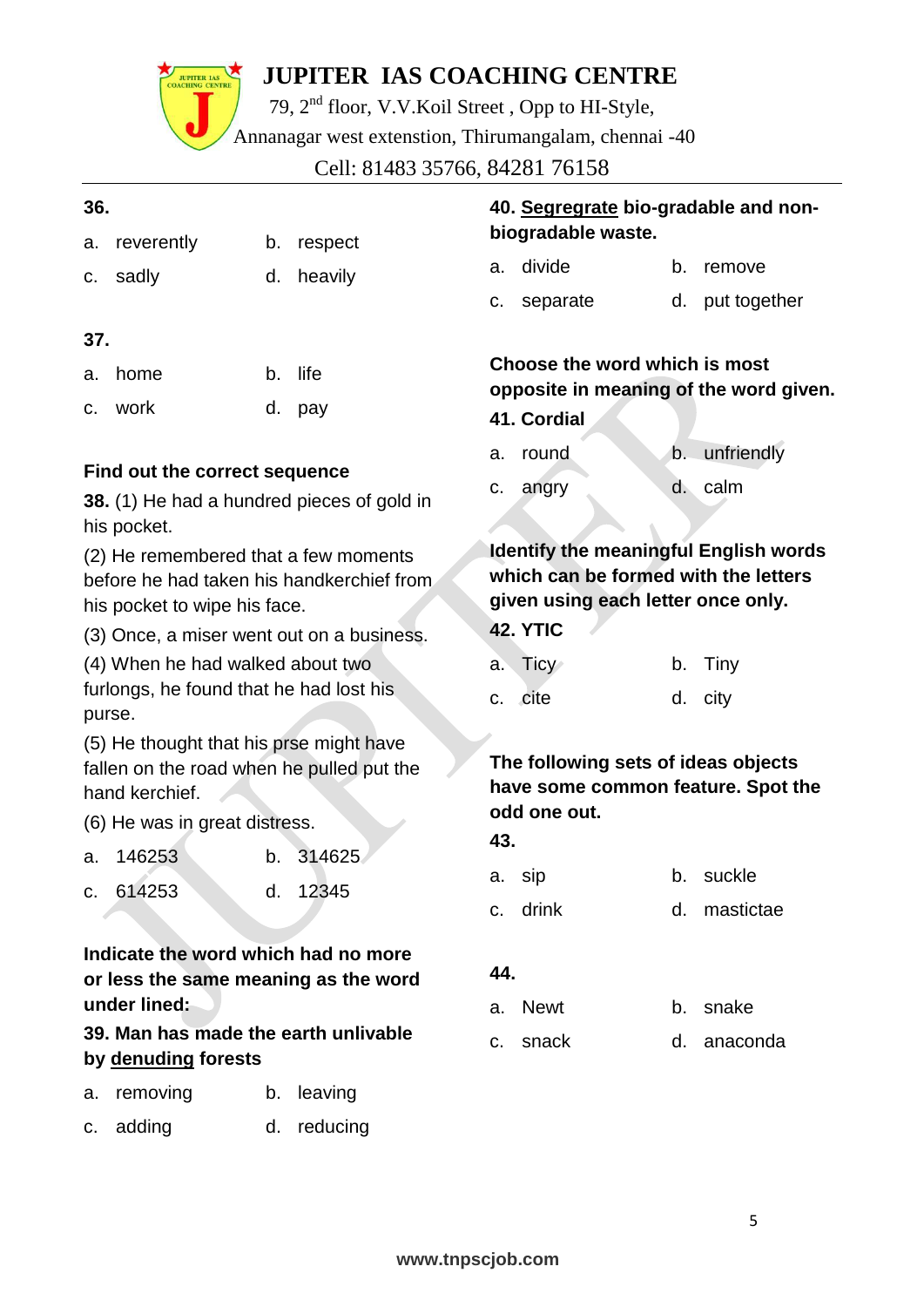79, 2nd floor, V.V.Koil Street , Opp to HI-Style, Annanagar west extenstion, Thirumangalam, chennai -40

Cell: 81483 35766, 84281 76158

| Choose the most appropriate word and |  |
|--------------------------------------|--|
| fill in the blank :                  |  |

**45. The Govt. must take effective steps to \_\_\_\_ the suffering of the poor people.**

- a. remove b. mitigate
- c. throw d. wipe

#### **Spot the error**

**46. By the time / I reached his house / A B**

**he left / already C D**

**47. For the 10 years / he has been living/** 

> **A B in / 10 Gandhi road. C D**

**Identify the nature of the sentence 48. He finished his exercise and out axawy his books.**

- a. simple b. compound
- c. complex d. none of these

**49. Wonderful is a \_\_\_\_ syllable word.** a. 1 b. 2 c. 3 d. 4

#### **50. Which one of the following is NOT one of the stages of learning**

- a. acquisition b. maintenance
- c. generalization d. adoptation

## **51. Spelling is best learnt by \_\_\_\_\_**

- a. spelling games b. reading alound
- c. dictation excercises d. visual perception

#### **52.All capital letters begin**

a. at first line b. between lines (1) & (2) c. on any line d. at line 2

#### **53. The main verb has five forms. Pick out the present participle form**

| a. MV-s  |  | b. $MV - ing$ |
|----------|--|---------------|
| c. MV-ed |  | d. MV-en      |

**54. Which of the following is/are essential characteristics of good English text books are**

**1. The introduction at the beginning and conclusion at the end of the chapter should be given in the text books.**

**2.Theer should be both practice and text exercise at the end of the chapter.**

**3. The binding should be proper and strong.**

**4. Graded new words are given in good text book,**

| a. 1 and 2 | b. $1$ and $3$ |  |
|------------|----------------|--|
|            |                |  |

| c. $1,2$ and 3 |  | d. All the above |  |
|----------------|--|------------------|--|
|----------------|--|------------------|--|

#### **55. A pig \_\_\_\_**

|  | alization d. adoptation |  | a. bragys | b. chatters |
|--|-------------------------|--|-----------|-------------|
|  |                         |  | c. quacks | d. grunts   |
|  |                         |  |           | b           |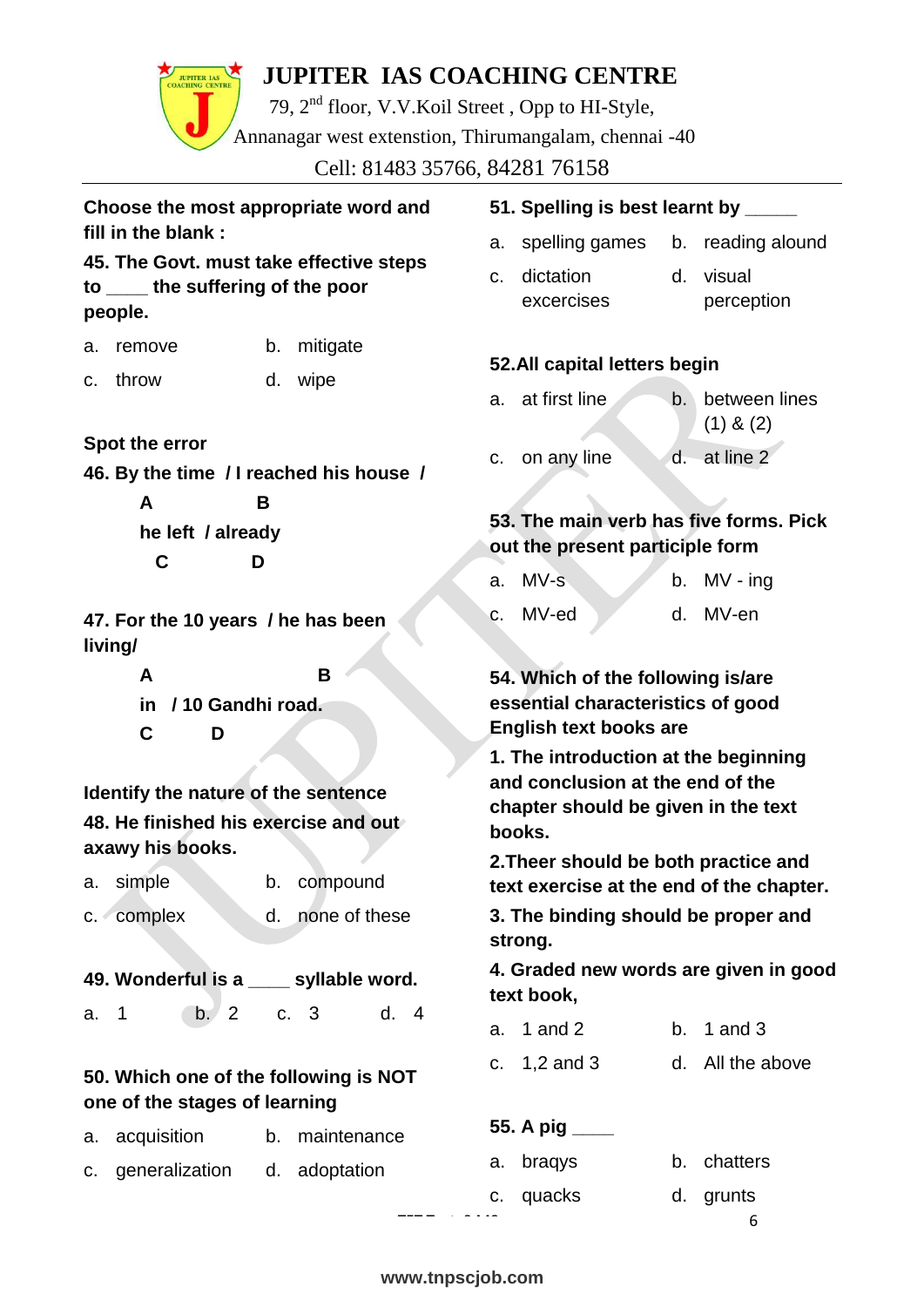79, 2nd floor, V.V.Koil Street , Opp to HI-Style, Annanagar west extenstion, Thirumangalam, chennai -40

Cell: 81483 35766, 84281 76158

#### **Fill with correct personal pronoun 56. Three of us are friends. \_\_\_\_ are sitting on the bench.**

| a. they | b. we |
|---------|-------|
|         |       |

c. all d. many

#### **Fill in the blanks with suitable possessive pronoun:**

#### **57. Sita has a doll. It is \_\_\_\_\_**

- a. theirs b. my
- c. hers d. his

#### **Fill up the blank with proper word of comparison**

#### **58. Fill in the blank with a phrase of comparison \_\_\_\_\_ as a lark.**

- a. good b. fair
- c. gay d. gently

#### **59. Walking is a good exercise. Here walking is**

- a. Gerund as subject
- b. Gerund as object
- c. Infinitive as subject
- d. Infinitive as object

#### **60. I 've lost myring, I \_\_\_\_ it in the play ground.**

- a. must drop
- b. had to drop
- c. would have dropped
- d. must have dropped

#### **III.உளவியல்**

#### $61$  . ஒரு மாணவரிடம் இணக்கமான நடத்தையும், பள்ளிப்படிப்பில் ஆர்வத்தையும் மேலோங்கச் செய்வது

- a. அறிவுரை பகர்குல்
- b. வழிகாட்டல்
- c. தனிப்பட்ட வழிகாட்டல்
- d. தொழில் வழிகாட்டல்

#### 62. சமுதாயத்தின் சுருங்கிய இலட்சியப் பதிப்பாக செயல்படுவது

- a. பள்ளிக்கூடம் b. குடும்பம்
- $c.$  சமூகம் , மனநலம்

#### $63.$  நலிவடைந்த குழந்தைகள் பிரிவின் கீழ் இவர்கள் இடம் பெறுகின்றனர்

- a. இயக்க குறைபாடுடையவர்கள்
- b. மனநலம் குன்றியவர்கள்
- C. மலைவாழ் <u>குழ</u>ந்தைகள்
- d. குறைநிலை சாதனையாளர்கள்

#### 64. ஒருவர் தனது பொருந்தாத நடத்தைக்குப் பிறர் ஏற்கும் வகையில் நியாயப்படுத்தி பேசும் தற்காப்பு நடத்தை

- a. பின்னடைகல் b. காரணம்-கற்பிக்கல்
- c. பின்வாங்குதல் d. ஈடு செய்தல்

#### 65. உயர் அறிவாண்மை குழந்தைகள் தங்களுக்கும், சமூகத்திற்கும் பயனள்ள செயல்களைச் செய்துவருகின்றனா் எனக் கூறியவா்

- a. ഇசென்க் b. ஸ்கின்னா்
- c. டைலர் d. ரென்சலி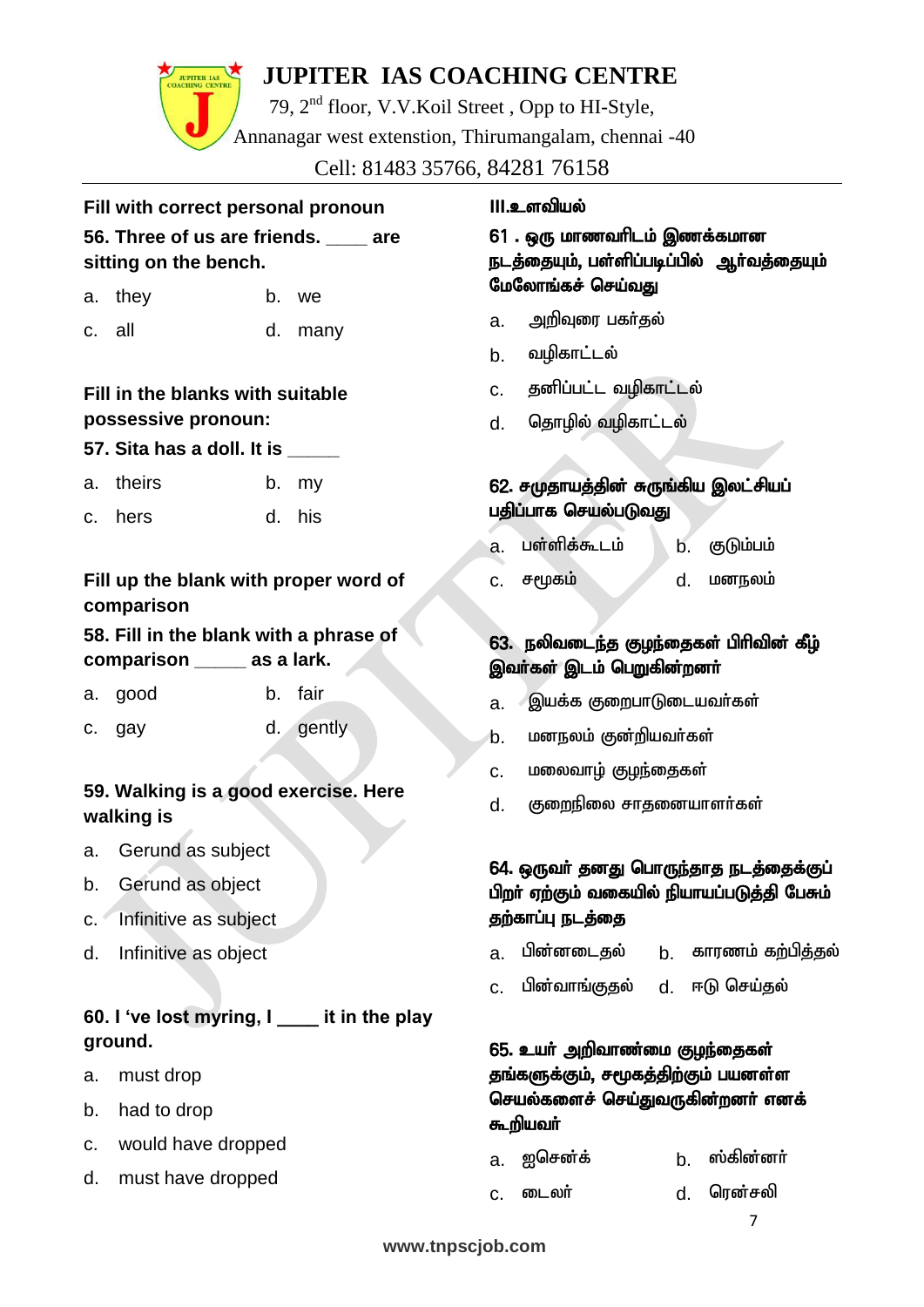79, 2nd floor, V.V.Koil Street , Opp to HI-Style, Annanagar west extenstion, Thirumangalam, chennai -40

Cell: 81483 35766, 84281 76158

#### 66. மனநலம் "மன்னுயிர்க்கு ஆக்கம் தரும்" என்றவர்

- a. திருவள்ளுவர் b. திருமூலர்
- c. மார்கன் d. ஹேட்பீல்டு

#### 67. இயல்பிழப்பு நோயின் மறுபதம்

- a. ஆளுமைக் கோள<u>ா</u>று
- $\mathbf b$ .  $\mathbf e_0$ ருங்கிணைந்த ஆளுமை
- c. ஆளுமை ஒருமைச் சிதைவு
- d. ஒருங்கிணை<u>ந்</u>த ஆளுமை

#### 68. அடைவ ஊக்கி பற்றி சோதனை நடத்தியவர்

- a. அட்கின்சன்
- b. டேவிட் மெக்ஸிலாண்டு
- $c.$  னான்டுயி
- d. மக்டூகல்

#### 69.ஒருவன் மனநிலையிலும், நடத்தையிலும் மாறுபட்ட ஆளுமைப் பண்புகள் வெளிப்படுவது எவ்வாறு அழைக்கப்படுகிறது?

- a. ஆளுமைக்கோள<u>ா</u>று
- b. இரட்டை ஆளுமை
- c. தன்னிலை மறத்தல்
- d. இயல்பிழப்பு நோய்

#### 70. ஆளுமையும் ஒழுக்கமும்

- a. ஒன்றிணை<u>ந்தது</u> b. சேர்ந்தவை
- c. ஒன்றல்ல d. தொடர்புடையவை
- 

#### <u>71. சமூகத்</u> தொடர்புகளிலிருந்து எழும் ஊக்கிகள்

- a. முகன்மை ஊக்கிகள்
- b. இரண்டாம் நிலை ஊக்கிகள்
- c. %d;whk; epiy Cf;fpfs;
- d. ehd;fhk; epiy Cf;fpfs;

#### 72. காப்புணர்ச்சி, விடுதலைபுணர்ச்சி, துணிவுச் செயலனுபவம் போன்றவை

- a. சமூகத் தேவைகளால் எழுபவை
- b. தன் உணர்வுத் தேவைகளால் எழுபவை
- <u>c. மனம் சார்ந்த</u> தேவைகளிலிருந்து எழுபவை
- d. உடல் சார்ந்த தேவைகளிலிருந்து எழுபவை

#### 73. மனச் செயல்களுக்கு அடிப்படையாக அமைவது 7 வகையான மனக்கிறன்கள் எனக் கூறியவா்

- a. தா்ஸ்டன் b. ஹில்காா்டு
- c. மாஸ்லோ d. குா்ட்லெவின்

#### 74. மின்சோட்டா சோகனையை உருவாக்கிய உளவியல் அறிஞா்

- a. கில்போர்டு b. டாரன்ஸ்
- c. கிரகாம் வாலஸ் d. வரீபவர்

#### 75. பாவ்லாவ் சோதனை விளக்கும் கற்றல்

- a. உட்காட்சி வழிக் கற்றல்
- b. மனப்பாடம் செய்கல்
- C. பொதுகருத்து சார்ந்த கற்றல்
- d. தூண்டல் துலங்கள்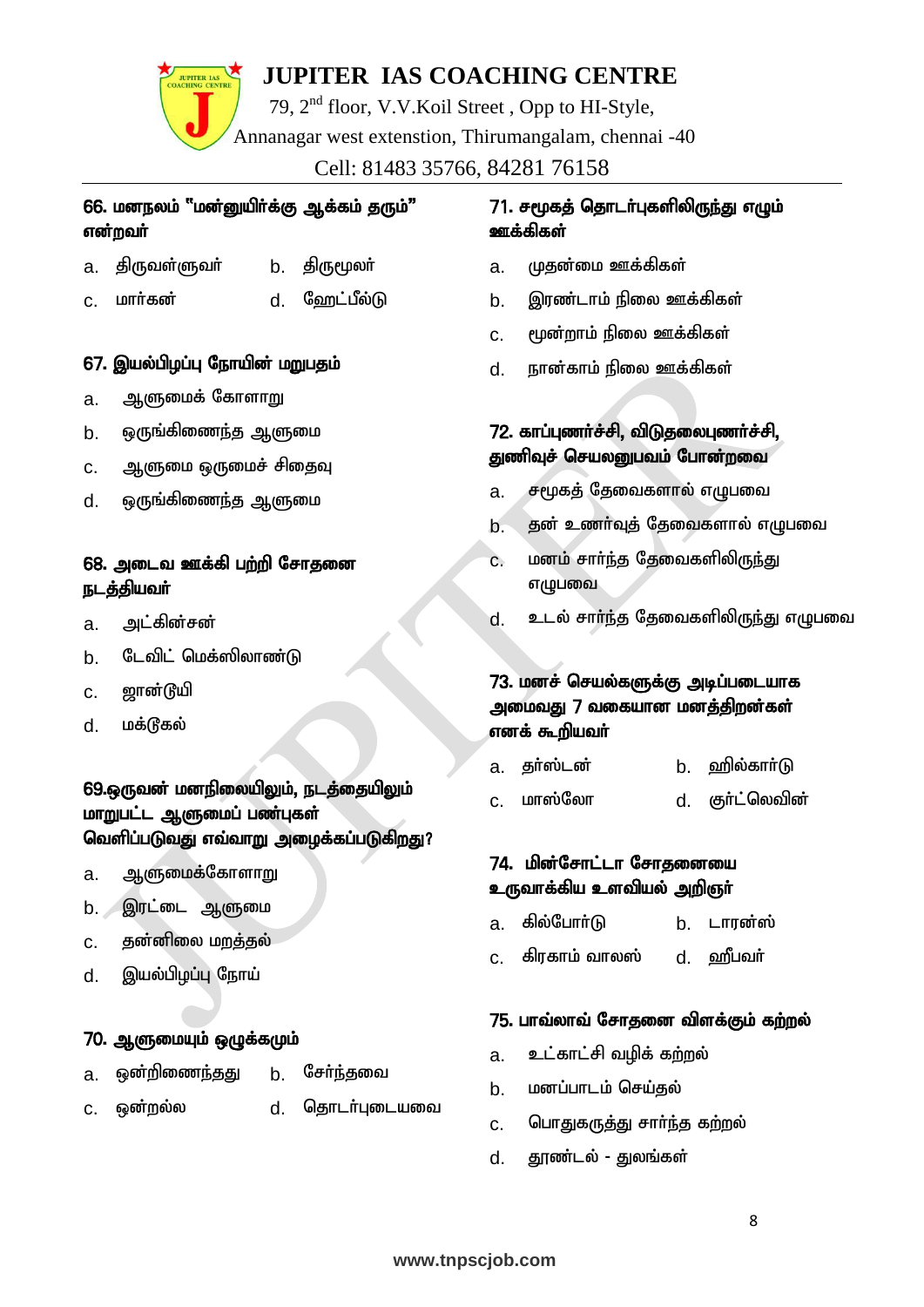79, 2nd floor, V.V.Koil Street , Opp to HI-Style, Annanagar west extenstion, Thirumangalam, chennai -40 Cell: 81483 35766, 84281 76158

#### 76. மனிதக் கற்றலைத் தொடங்குவதற்கு வழிகாட்டியாக அமைவது

- a. மனத்திறன் b. இலக்கு
- c. gapw;rp d. Cf;Ftpj;jy;

#### 77.ஆக்கச் சிந்தனைப் பயிற்சி

- a. கவனவீச்சு b. சிந்தனை வீச்சு
- c. நினைவு வீச்சு d. கருத்து வீச்சு

#### 78. வெகுநாட்கள் வரை நமது மனச்சுவட்டில் இருப்பவை

- a. படித்து கற்றவை
- b. கேட்டுக் க**ற்ற**வை
- c. பல்புலன் வழிக்கற்றவை
- d. பார்த்துக் கற்றவை

#### 79. தார்ண்டைக் தனது சிக்கலான சோகனை அடிப்படையில் எத்தனை விதிகளை முன் மொழிந்தார்?

a. 3 b. 4 c. 5 d. 6

#### 80. நினைவு வீச்சை அறியப்பயன்படும் கருவி

- a. கவன வீச்சரி கருவி
- $b.$  நினைவு உருளை கருவி
- c. ஆடிவரைச் சோதனை கருவி
- d. எண்ணறி கருவி

#### 81. அடிப்படை மனவெழுச்சிகள்

- a. சினம், பயம், கூச்சம்
- b. குடிப்பம், கூச்சம், பொறாமை
- c. தற்பெருமை, மகிழ்ச்சி,சினம்

d. சினம், வருத்தம், மகிழ்ச்சி

#### 82. முதன்மை மனவெமுச்சி

- a. சினம், வருத்தம், மகிழ்ச்சி
- b. சினம், பயம், கூச்சம்
- c. குழப்பம், கூச்சம், பொறாமை
- d. தற்பெருமை, மகிழ்ச்சி,சினம்

#### 83. குமரப்பருவத்தில் தொடக்கத்தில் எழும் நிலை

- a. கருத்தியல் நிலை
- b. பருப்பொருள் நிலை
- c. செயலக்கு முற்பட்ட நிலை
- d. புலன் இயக்க நிலை

#### 84. குழந்தைகளின் இரண்டாம் பிறப்பு என அமைக்கப்படு**ம்**

- a. குழவிப் பருவம் b. பிள்ளைப் பருவம்
- c. Fkug;gUtk; d. KJikg; gUtk;

#### 85. கவனத்தின் புறக்காரணிக்கு எடுத்துக் காட்டு

- a. தேவை b. மனநிலை
- c. புதுமை d. விருப்பம்

#### 86. XusT Kaw;rpaw;w ftdj;Jld; இணைந்தது

- a. முயற்சியற்ற கவனம்
- b. பழக்க கவனம்
- c. தொகுதி முயற்சிசார் கவனம்
- d. வெளிப்படை முயற்சிசார் கவனம்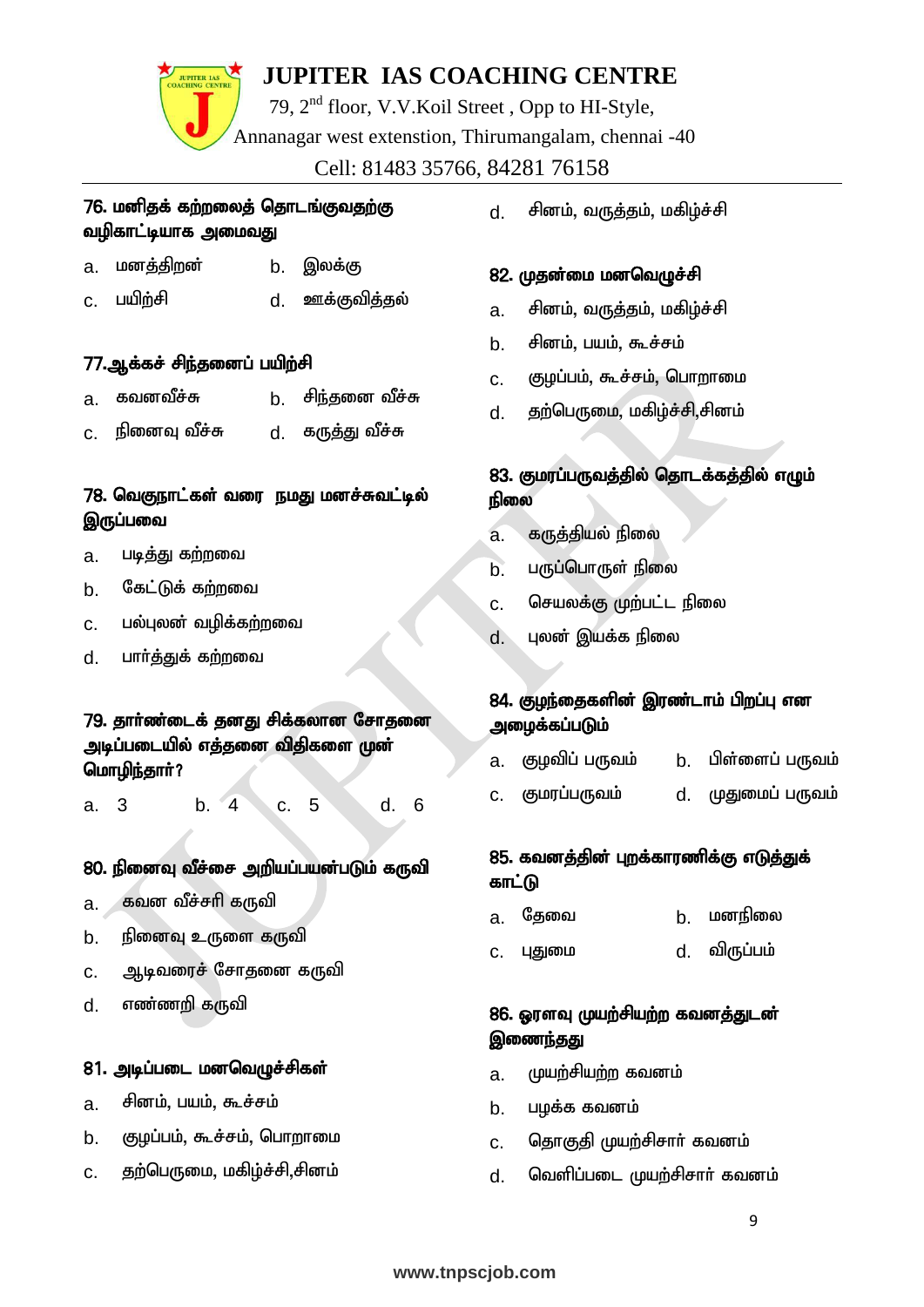79, 2nd floor, V.V.Koil Street , Opp to HI-Style,

Annanagar west extenstion, Thirumangalam, chennai -40

Cell: 81483 35766, 84281 76158

#### 87. புலன் இயக்க நிலை

**JUPITER IAS** 

- a. 0-2 வயது வரை
- b. 7-11 வயது வரை
- c. 2-7 வயது வரை
- d. **11 வயதுக்கு மேல்**

#### 88. மேதைகள் மேதைகளிடமிருந்து உருவாகின்றனா் என்பதை நிரூபித்தவா்

| a. பியர்சன் | b. கால்டன்        |
|-------------|-------------------|
| c. லிப்டன்  | d. பியா <b>ஜே</b> |

#### 89.பகுப்பு உளவியலை தோற்றுவித்தவர்

| а. уны    | b. மாஸ்லோ   |
|-----------|-------------|
| c. ஆட்லர் | d. ப்ராய்டு |

#### 90. முதல் உளவியல் ஆய்வுக்களம் நிறுவப்பட்ட ஆண்டு

a. 1879 b. 1880 c. 1881 d. 1882

#### IV கணிதம் மற்றும் அறிவியல்

#### 91. கீழ் வருவனவற்றுள் தவறான கூற்றைத் தேர்ந்தெடுக்கவும்

- a. இந்திய கணித மேதையான பாஸ்கரா | சௌராஷ்டிராவில்பிறந்தார் $\;$
- b. இவர் ஆரியப்பட்டா | ன் வழி வந்தவர்
- $c.$  திரிகோணமிதியில்  $Sin X$  என்பதன் மதிப்பினைக் கண்டறிந்தார்
- d. இவர் பட்டகம், கூம்பு, பிரமிட் ஆகியவற்றின் கன அளவு காண சூக்கிரம் கண்டார்

#### 92. கணித அறிவின் முக்கியத் துவம்

- 1. சமூகத்தைப் பற்றிய தகவல்களை அறிந்து கொள்ள
- 2. பொரியியல் துறைகளில் கணிதத்தின் பயன்களை வரையறுத்துக் கூற முடியாது
- 3. அன்றாட வாழ்வில் கணிதத்தைப் பயன்படுத்த வேண்டிய நிலை
- 4. வானொலி, ரேடார் சாதனங்களைத் குயாரிக்க
- a. 1 kl;Lk; rhp b. 1>3 kw;Wk; 4 rhp
- c. 1 மற்றும் 2 சரி d. அனைத்தும் சரி

#### 93. ஒளி-ஒலி பதிவு கருவியைப் பயன்படுத்தி ஆசிரிய மாணாக்கரின் நடத்தையிலும், திறன் வளர்ச்சியலும் மாற்றம் ஏற்படுத்த இயலுமா என ஆராய்ந்தவா்

- a. பிளாண்டர்
- $b.$  B.K.un $f$
- c. ஆஷன்
- d. ஆவன் மற்றும் ராயன்

#### 94. <u>ஹ</u>ெர்பார்ட் என்பவர் ஆராய்<u>ந்து</u> கண்டறிந்த படிநிலைகள்

a. 4 b. 5 c. 6 d. 3

#### 95. பகா எண்களை முடிவில்லாமல் சல<u>ித்த</u>ு எடுக்கும் திட்டத்தை அளித்தவா்

- a. பிரம்ம புஷ்ட சித்தாந்தா
- b. ராஜஸ்தாங்தணீஸ்
- c. எகிப்தியா்
- d. எட்கர் டேல்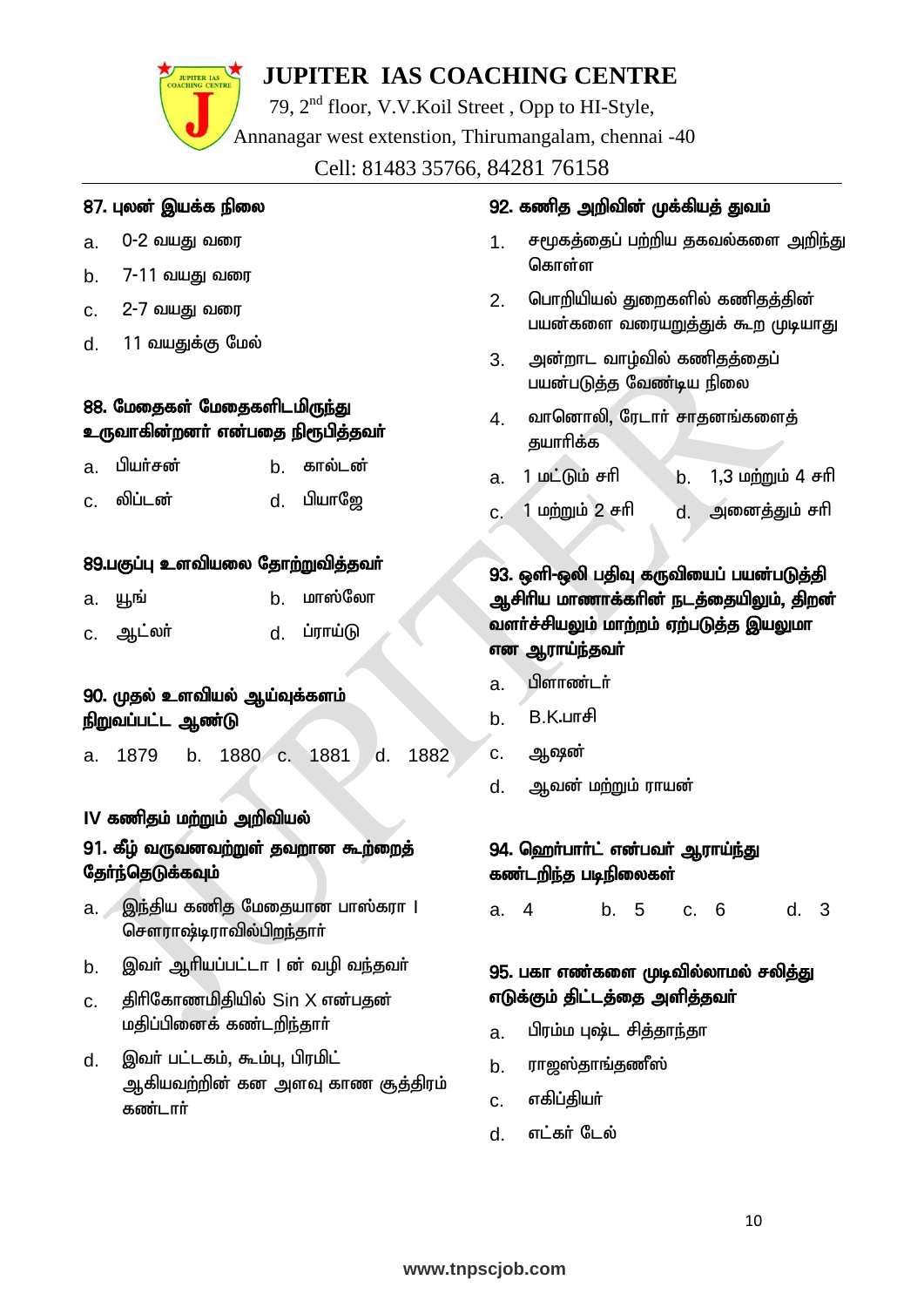79, 2nd floor, V.V.Koil Street , Opp to HI-Style, Annanagar west extenstion, Thirumangalam, chennai -40

Cell: 81483 35766, 84281 76158

#### 96. துரிதப் பிரிவு மாற்றல் முறை என்பது

- a. மீத்திறன் குழந்தைகளை ஆண்டு இறுதியில் அடுத்த வகுப்புக்கு மாற்றாமல் <u>அதற்கு</u> அடுத்த உயர்வு வகுப்புக்கு மாற்றுகுல்
- b. மீத்திறன் மாணவர்களை தனிமைப்படுத்துதல்
- c. குறைந்த அளவு வேலை கொடுத்தல்
- d. அசிரியர்களிடத்தில் சில சிறப்பியல்புகள் காணப்பட வேண்டும்

#### 97. திரள் பதிவேடு என்பது

- 1. ஒவ்வொரு மாணாக்கரைப் பற்றியும் எப்போதும் வேண்டுமாயினும் அறிந்து கொள்ளல்
- 2. மாணவர்களின் நோக்கங்கள் பழக்க வழக்கங்கள், விருப்பு வெறுப்புகள் மனப் போக்கு முதலியவற்றை அறிதல்
- $a. 1$  மட்டும் சரி $b. 1$  சரி மற்றும் 2 தவறு
- c. 2 மட்டும் சரி d. 2 சரி மற்றும் 1 கவறு

#### 98.'Origami' என்னும் கலை எந்த நாட்டுடன் தொடர்புப்படுத்தப்படுகிறது?

- a. **r**oguin b. <del>contract</del>
- c. ஹெர்மனி d. ஜப்பான்

## 99. இயற்கணிதத் திறமையின் பண்புகள்

- 1. குத்திரங்களைப் புரிந்து கொள்ளும்திறன்
- 2. சமன்பாடுகளை எடுத்தாளும் திறன்
- 3. சிக்கல்களை விடுவிக்கும் திறன்
- 4. சகவீதம், வட்டி வீதம் முதலியவற்றில் உள்ள கணக்குகள் இயற்கணித முறையை

#### மேலும் வலியுறுத்துகின்றன

- a. 1 **pmmin 2** b. 3 **pmmin 4**
- c. 1,2 மற்றும் 3 d. அனைத்தும்

#### 100. சமவாய்ப்புச் சோதனை

- a. இரண்டிற்கு மேற்பட்ட நிகழ்ச்சிகளில் பொதுவான அடிப்படை நிகழ்ச்சிகள் ஏதும் இல்லையெனில் அத்தகைய நிகழ்ச்சி
- b. ஒரு சோதனையில் நிகழும் எந்த நிகழ்ச்சியும் கொடுக்கப்பட்டுள்ள நிகழ்ச்சிகளின் தொ்குப்புக்குள் அடங்குமேயானால் அந்நிகழ்ச்சி
- $c$ . கிடைக்கக்கூடிய எல்லாவித சாத்தியக் கூறுகளை அறிந்தும், சோதனைக்கு முன்பே முடிவினைத் தீர்மானிக்க முடியாகுவாறு வாய்ப்புகள் உள்ள சோதனை
- d. நிச்சமற்ற தன்மையினை மதிப்பிட கண<u>ிதத்</u>தில் உள்ள ஒரு பிரிவே

#### 101. தவறான கூற்றைத் தேர்ந்தெடுக்கவும் கணக்குக் கல்வியில் ஊக்குவித்தலின் பங்கு

- a. ஆசிரியர் மாணவர் உறவு அன்பு கொண்டதாக இருக்க வேண்டும்
- b. கணிக வகுப்ப என்றாலே அஞ்சும் நிலையை ஏற்படுத்தக் கூடாது
- c. மாணாக்கரிடையே குழுக்களை உருவாக்கி சுமூகமான போட்டி உணர்வை ஏற்படுத்தி ஆர்வத்தை தூண்டுதல்
- d. அசிரியர் தாங்களே கணக்குகளைப் போட்டுக் காட்டிக் கொண்டே இருக்கக் கூடாது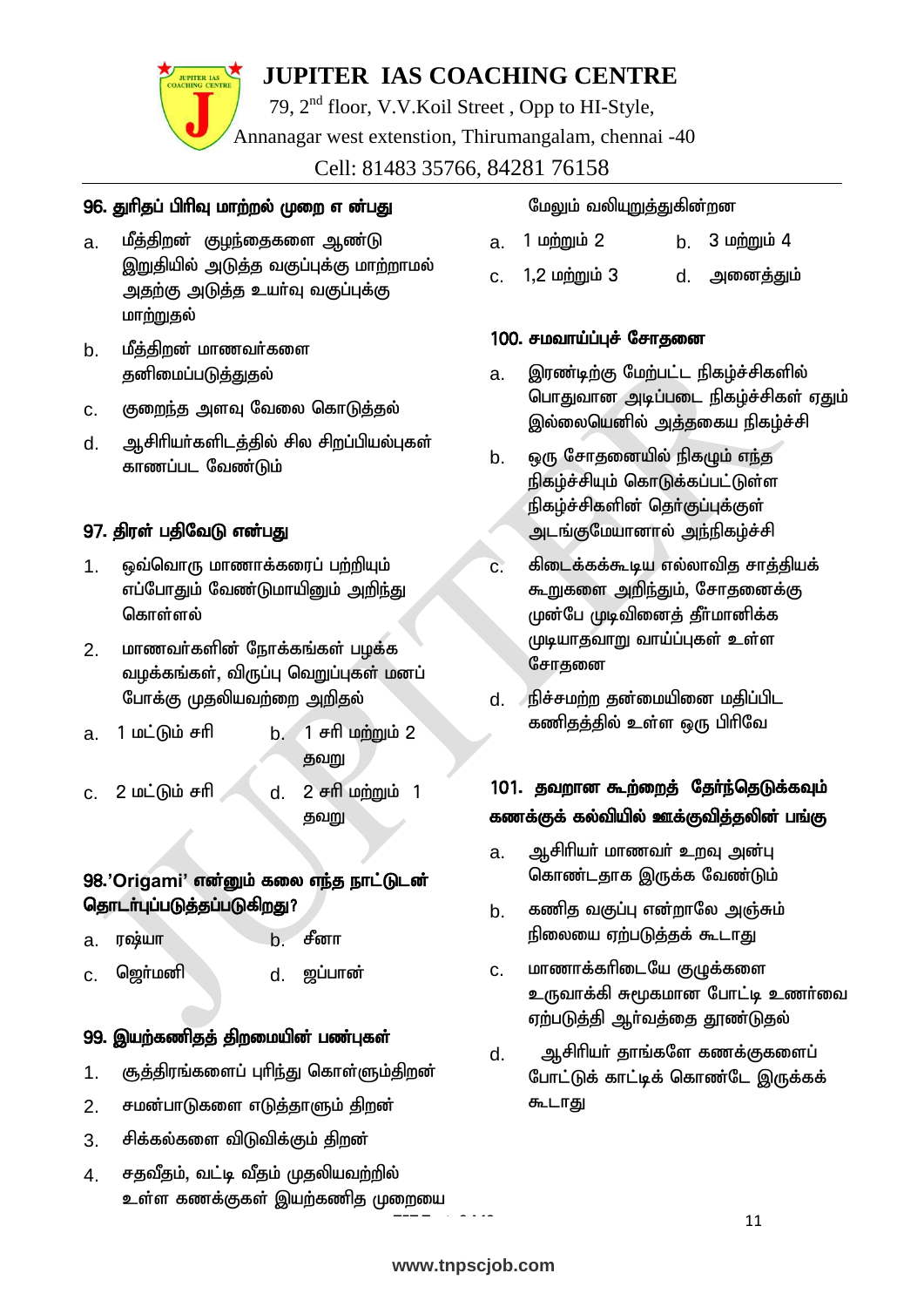79, 2nd floor, V.V.Koil Street , Opp to HI-Style, Annanagar west extenstion, Thirumangalam, chennai -40

Cell: 81483 35766, 84281 76158

#### 102.மிகப் பெரிய கணித மேதையான இராமானுஜம் தமிழ்நாட்டில் எந்த மாவட்டத்தில் பிறந்தார்?

| காஞ்சிபுரம்<br>a. |  | b. ஈரோடு |  |
|-------------------|--|----------|--|
|-------------------|--|----------|--|

c. தா்மபுாி d. விருதுநகா்

103. 55 cmx 40 cm x 15 cm என்ற அளவுகள் கொண்ட கனச் செவ்வக வடிவ திண்ம இரும்புப் பலகை உருக்கப்பட்டு ஒரு குழாயாக வார்க்கப்படுகிறது. அக்குழாயின் வெளிவிட்டம் மற்றும் தடிமன் முறையே 8 செ.மீ மற ்றும் 1 செ.மீ எனில் அக்குழாயின் நீளம்

a. 7மீ b. 13மீ c. 15மீ d. 18மீ

104. ஒரு வகுப்பிற்கு நடத்தப்பட்ட பொது அறிவுத் தேர்வில் மொத்த மதிப்பெண்கள் 40க்கு 6 மாணவர்கள் பெற்ற மதிப்பெண்கள் 20,14,16,30,21 மற்றும் 25. இப்புள்ளி விவரத்தின் திட்ட விலக்கம்

a. 5.36 b. 3.74 c. 5.18 d. 2.26

105.ஒரு பகடை இருமுறை உருட்டப்படுகிறது. குறைந்தது ஒரு உருட்டலிலாவது எண் 5 கிடைப்பதற்கான நிகழ்தகவு

a. 1/36 b. 6/36 c. 11/36 d. 8/13

106.  $ax^2 +6x +c=0$  என்ற இருபடிச் சமன்பாட்டின் மூலங்கள்  $\alpha$  மற்றும்  $\beta$ எனில்  $\frac{1}{\alpha}$ மற்றும்  $\frac{1}{\beta}$  ஆகியனவற்றை மூலங்களாகக் கொண்ட இருபடிச் சமன்பாடு

a.  $ax^2+bx+c=0$ 

b.  $cx^2+bx+a=0$ 

c.  $bx^2+ax+c=0$ 

 $d_{\rm c}$  $cx^2$ +ax+b=0

107. 24+21+18+15.....என்ற கூட்டுத் தொடரில் தொடர்ச்சியாக எத்தனை உறுப்புகளைக் கூட்டினால் கூடுதல் 351 கிடைக்கும்

a. 18 b. 26 c. 32 d. 9

108. **x=2+** $\sqrt{3}$  எனில்  $x^2 + \frac{1}{x^2}$  $\frac{1}{x^2}$ ன் மதிப்பு

a. 14 b. 7 c. 3 d. 9

j 109.  $\cot \theta = \frac{15}{8}$  $\frac{15}{8}$ எனில்  $\frac{(1+\sin\theta)(1-\sin\theta)}{(1+\cos\theta)(1-\cos\theta)}$ 

a.  $17$ 19 b. 1 c.  $-\frac{63}{4}$ 4 d.  $224$ 64

110. ABCD என்ற செவ்வக<u>க்</u>கின் %iytpl;lq;fs; **AC** kw;Wk; **BD** Mfpait  $\boldsymbol{\mathrm{O}}$ வில் வெட்டிக்கொள்கின்றன. மேலும்  $/\boldsymbol{\mathrm{O}}$ AB  $= 62^0$  எனில்  $\sqrt{\text{OBC}}$  ன் மதிப்பு a. 520 b. 900 c. 280 d. 650

111.ரூ.20,000க்கு 15% ஆண்டு வட்டி வீதத்திற்கு 2 1/3 ஆண்டுகளுக்கு கூட்டு வட்டி

| а. ст. 1576.30 | b. $\epsilon$ <sup>0</sup> 5.7772.50 |
|----------------|--------------------------------------|
| c. eҧ.1102.50  | d. ரூ.7744.50                        |

#### 112. 40 மீ உயரம் கொண்ட ஒரு முக்கோண வடிவத் தோட்டத்தின் பரப்பளவு 800 ச.மீ அதன் அடிப்பக்கத்தின் நீளம்

a. 10b b. 15b c. 40b d. 25b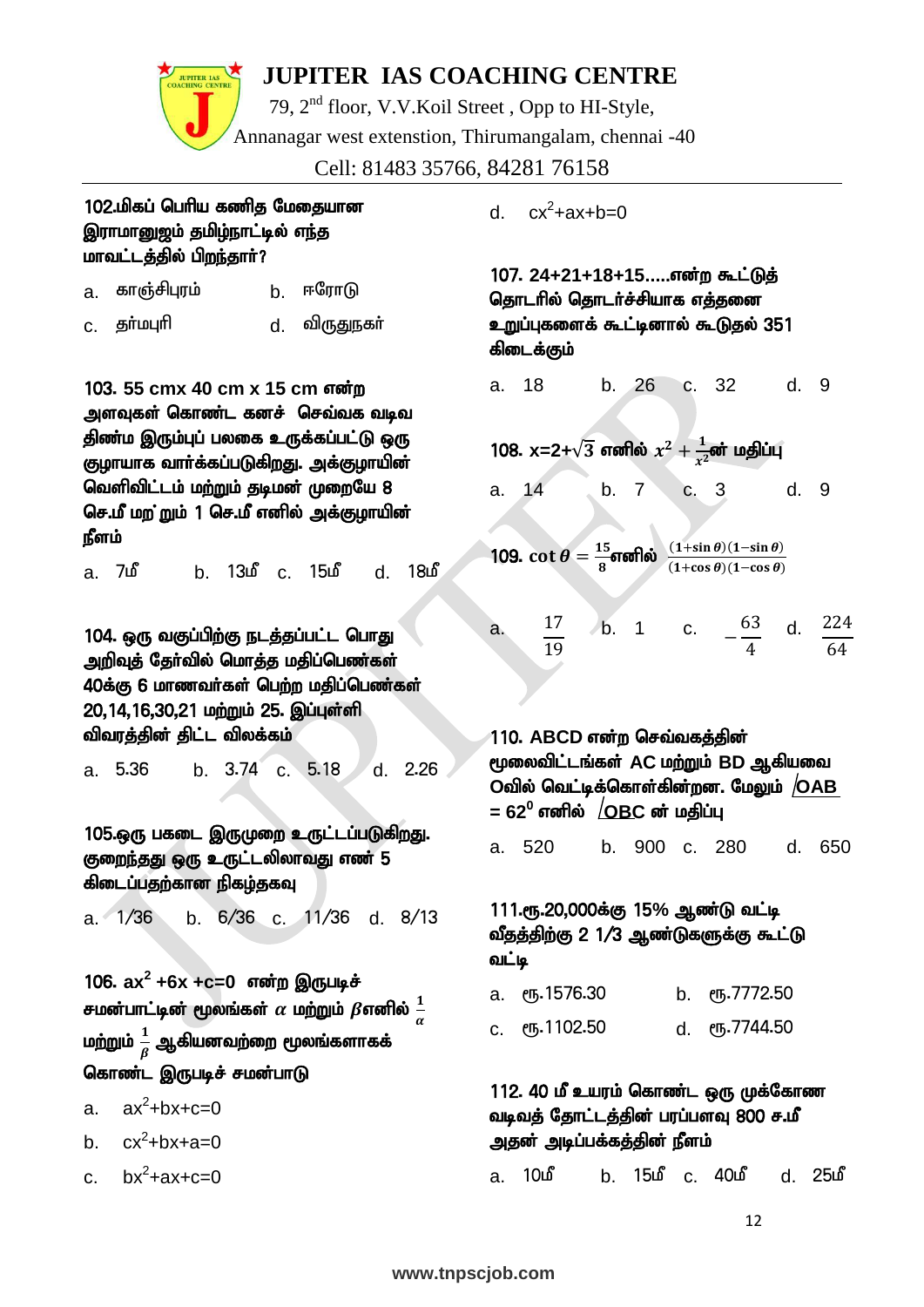79, 2nd floor, V.V.Koil Street , Opp to HI-Style, Annanagar west extenstion, Thirumangalam, chennai -40

Cell: 81483 35766, 84281 76158

113. ஒரு மூன்றிலக்க எண் 4a3 <u>இதனு</u>டன் மற்றொரு மூன்றிலக்க எண் $984$  ஐச் சேர்த்துக் கூட்ட நான்கு இலக்க எண் 13b7 இந்த எண் 11 ஆல் வகுபட்டால் a+b ன் மதிப்பு

a. 10 b. 11 c. 9 d. 8

#### 114. வட்டத்தின் மையம் வழியாகச் செல்லும் நாணின் பெயர்

| a. விட்டம் | b. ஆரம் |
|------------|---------|
|            |         |

c. ehz; d. xd;Wkpy;iy

#### 115. முக்கோணத்தின் மையக் கோடுகள் சந்திக்கும் புள்ளி

- a. உள் வட்ட மையம்
- b. வட்ட மையம்
- c. செங்கோட்டு மையம்
- d. நடுக்கோட்டு மையம்

#### 116. முக்கோணத்தின் இருசம வெட்டிகள் சந்திக்கும் புள்ளி

- a. உள் வட்ட மையம்
- $b.$   $\Omega L$   $\Omega$   $\Omega$
- $c.$  செங்கோட்டு மையம்
- d. நடுக்கோட்டு மையம்

#### $117.8800$  செ.மீ தொலைவு கடக்க மோட்டார் வண்டியின் சக்கரம் 50 சுற்றுகள் சுற்றுகிறது. அச்சக்கரத்தின் ஆரம்

| a. 17 செ <b>.</b> மீ | b. 28 செ.மீ |
|----------------------|-------------|
| c. 14 செ.மீ          | d. 21 செ.மீ |

118. ஒரு வயலானது சாய் சதுர வடிவில் உள்ளது. வயலின் மூலைவிட்ட அளவுகள் 50 மீ, 60மீ, அந்த வயலை சமன் செய்ய சதுர மீட்டருக்கு ரூ.2 வீதம் ஆகும் செலவு (ரூபாயில்)

|  | а. ரூ.3000 |  | b. ரூ.1500 |
|--|------------|--|------------|
|--|------------|--|------------|

c. &.2000 d. &.2500

#### 119. முக்கோணத்தின் மையக்குத்துக் கோடுகள் சந்திக்கும் புள்ளி

- a. உள் வட்ட மையம்
- $b.$   $\omega$ ட்ட மையம்
- c. செங்கோட்டு மையம்
- d. நடுக்கோட்டு மையம்

#### 120.ஒரு முக்கோணத்தின் இரு வெளிக்கோணங்கள் 130<sup>0</sup>, 140<sup>0</sup> எனில் மூன்றாவது வெளிக்கோணம்

a.  $90^0$ b. 100 $^{\rm 0}$  c. 110 $^{\rm 0}$  d. 120 $^{\rm 0}$ 

#### 121.ஒரு மைக்ரான் என்பது

| A) 1/100 மி.மீ.  | B) 1/100 செ.மீ.  |
|------------------|------------------|
| C) 1/1000 செ.மீ. | D) 1/1000 மி.மீ. |

#### $122.$  ഈல் எதற்கான அலகு?

| A) வெப்பநிலை | B) அழுத்தம்      |
|--------------|------------------|
| C) ஆற்றல்    | D) மின் அழுத்தம் |

### 123.கட்புலனாகும் நிறமாலைப் பகுதியின் அலை நீள நெடுக்கம் எது?

- A) 1300Å 8000 Å
- B) 3900Å 8000 Å
- C) 2500Å 5000 Å
- D) 8000Å 8500 Å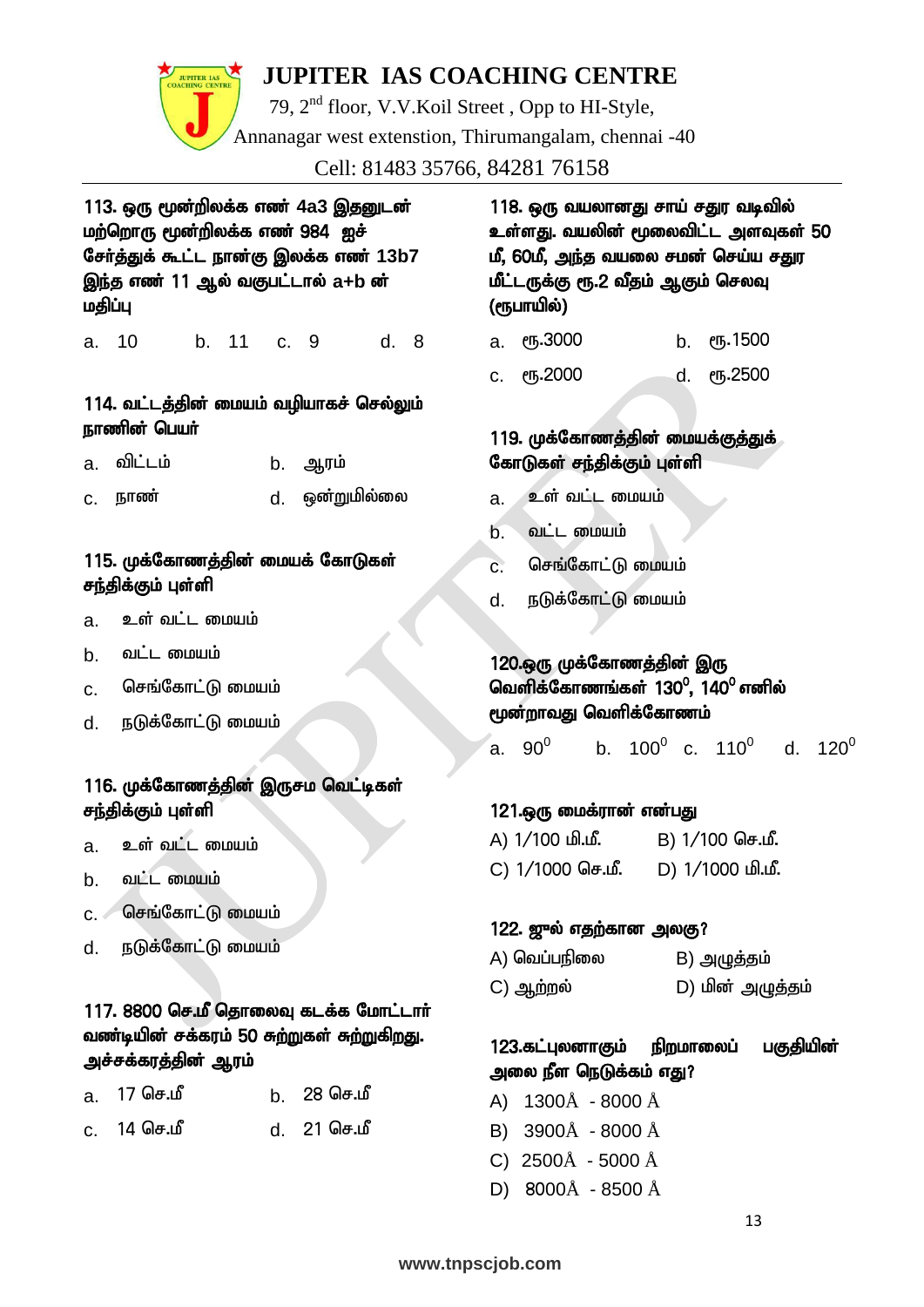# JUPITER IAS

## **JUPITER IAS COACHING CENTRE**

79, 2nd floor, V.V.Koil Street , Opp to HI-Style, Annanagar west extenstion, Thirumangalam, chennai -40

Cell: 81483 35766, 84281 76158

| 124. ஒரு குழி ஆடியின் வளை ஆரம் 20 செ.மீ                              | 13                   |  |  |  |  |
|----------------------------------------------------------------------|----------------------|--|--|--|--|
| எனில் அதன் குவியத் தொலைவு ?                                          |                      |  |  |  |  |
| <b>B) 10cm</b><br>$A)$ 5cm                                           | C.                   |  |  |  |  |
| C) 20 cm D) 40 cm                                                    |                      |  |  |  |  |
|                                                                      | 13                   |  |  |  |  |
| 125. ஒலி அலைகள்                                                      | அ                    |  |  |  |  |
| மின் அலைகள் <sub>b.</sub> காந்த அலைகள்<br>a.                         | (A)                  |  |  |  |  |
| $\,\mathrm{c.}\quad$ இயந்திர அலைகள் $\,\mathrm{d.}\quad$ நுண் அலைகள் | (B)                  |  |  |  |  |
|                                                                      | (C)                  |  |  |  |  |
| 126.கடலின் ஆழத்தை அறியப் பயன்படும்                                   | (D)                  |  |  |  |  |
| கருவி                                                                |                      |  |  |  |  |
| ரேடார்<br><b>b.</b> ஃபேதோமீட்டர்<br>a.                               | 13                   |  |  |  |  |
| $c.$ சோனார்<br>d. ஹைட்ரோ மீட்டர்                                     | a.                   |  |  |  |  |
|                                                                      |                      |  |  |  |  |
| 127. பின்வரும் எந்த பொருளுக்கு தன்                                   | 13                   |  |  |  |  |
| வெப்ப ஏற்புத்திறன் அதிகம்                                            | ை                    |  |  |  |  |
| A)Fe B) Cu C) Hg D) $H_2O$                                           | a.                   |  |  |  |  |
|                                                                      | c.                   |  |  |  |  |
| 128. எலக்ட்ரானின் ஏற்றம் (சாா்ஜ்) மதிப்பு                            |                      |  |  |  |  |
| A) 1.6 x 10 <sup>-10</sup> கூலூம்                                    |                      |  |  |  |  |
| B) 1.6 x 10 <sup>-27</sup> கூலூம்                                    | 13 <sub>0</sub><br>இ |  |  |  |  |
| C) $1.6 \times 10^{-19}$ கூலூம்                                      | a)                   |  |  |  |  |
| D) 1.6 x 10 <sup>-19</sup> கூலூம்                                    | c)                   |  |  |  |  |
|                                                                      |                      |  |  |  |  |
| 129. கிளைகாலிசிஸ் எதில் நடைபெறுகிறது?                                | 13                   |  |  |  |  |
| (A) சைட்டோபிளாசம்                                                    |                      |  |  |  |  |
| (B) மைட்டோகாண்டிரியா                                                 | a.                   |  |  |  |  |
| (C) குமிழ்கள்<br>(D) பசுங்கணிகம்                                     | c.                   |  |  |  |  |
|                                                                      |                      |  |  |  |  |
| 130.இரத்தம் உறைதலுக்கு காரணமான<br>விட்டமின்                          | 13<br>இ              |  |  |  |  |
| b. B<br>c. $C$<br>d.<br>A<br>a.                                      | a.<br>K              |  |  |  |  |

#### 1.HIV ன் வடிவம்

| கோளவடிவம் |  |
|-----------|--|
|           |  |

c. RUs; d. fhw;Gs;sp

<u>நீள் உரு</u>ளை

#### 2.இதில் எது சரியான முறையில் மைந்துள்ளது?

- ) செல் திசு உறுப்பு மண்டலம் உடல்
- ) செல் திசு மண்டலம் உறுப்பு உடல்
- ) உடல் செல் மண்டலம் கிசு உறுப்பு

) மண்டலம் - உடல் - திசு - செல் - உறுப்பு

#### 4. காற்றில் ஆா்கான் வாயுவின் அளவு?

a. 9% b. 0.35 % c. 0.9% d. 3%

#### 5.சுவாசத்தின்போது எந்த நிலையின் ப<u>ோத</u>ு .<br>பருவிக் அமிலம் உற்பத்தி செய்யப்படுகி<u>ற</u>து?

- a. nehjpj;jy; b. fpisNfhiyrp];
- கிரெப்' ஸ் சுழற்சி d. **ஒளி பாஸ்பாரிகரணம்**

#### 6. கீழ் உள்ளவ<u>ற்</u>றில் எலும்பு மஞ்சை ல்லாத உயிரினம்

| a) தவளை     | b) மீன்கள்  |
|-------------|-------------|
| c) பல்லிகள் | $d)$ பறவைகள |

#### 7.ஆளுமை ஹாா்மோன் எது?

- டெஸ்ட்ரோஸ்டீரான் b. தைராக்சின்
- புரோஜெஸ்டீரான் d. கார்டிசோன்

#### ${\bf 8.}$  ஒரு  ${\bf H}$ b எத்தனை  ${\bf O}_2$  மூலக் கூறுடன் ணையும்

a. 4 b. 2 c. 6 d. 8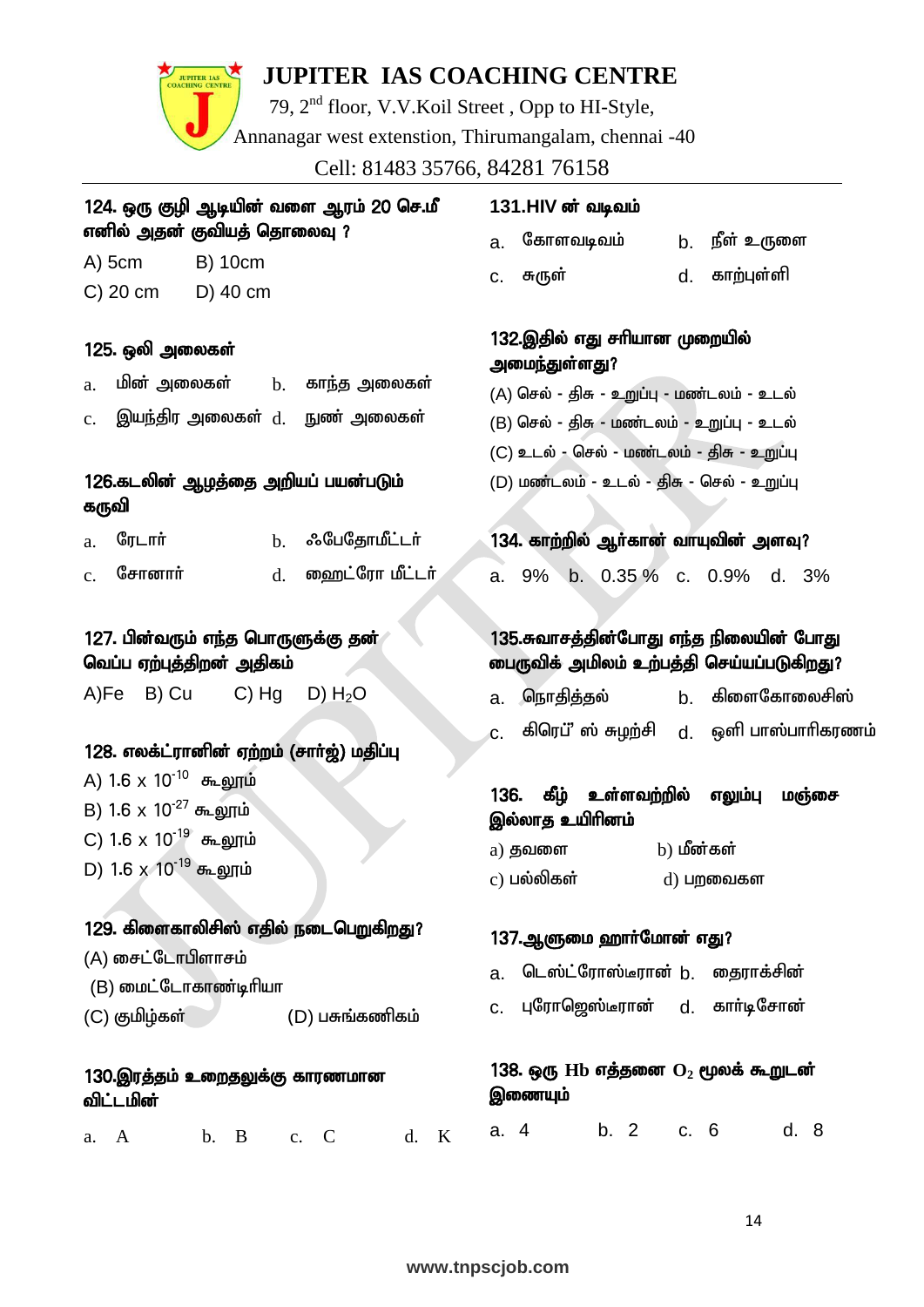

79, 2nd floor, V.V.Koil Street , Opp to HI-Style, Annanagar west extenstion, Thirumangalam, chennai -40 Cell: 81483 35766, 84281 76158

#### 139. சாதாரண இரத்த அழுத்த அளவு

- 
- (A) 120/80 (B) 150/80
- (C) 120/60 (D) 80/80
- 

#### 140. பின்வரும் எந்த நொதிகள், விட்டமின்கள் மற்றும் ஹார்மோன்களுக்கு பொதுவானது

- a. அனைத்தும் புரதங்கள்
- b. ஆக்சிஜனேற்ற நிகழ்வை ஊக்குவிக்கும்
- c. வளர்சிதை மாற்றத்தை ஒழுங்குபடுத்தும்
- d. உடலின் உள்ளேயே உற்பத்தி செய்யப்படுகின்றன.

#### 141. தொப்புள்கொடி வாயிலாக கடக்கும் இம்யூனோகுளோபுலின்

a. IgA b. IgM c. IgG d. IgE

#### 142. 21-ட்ரைசோமின் மறுபெயர்

- a. கிளைன்பெல்டர் சிண்ட்ரோம்
- b. **டர்ணர்ஸ் சிண்ட்ரோம்**
- c. டவுண்ஸ் சிண்ட்ரோம்
- d. கிரை டு சேட் சிண்ட்ரோம்

#### 143.ரொட்டிகாளான்

- a. மியூகா் **b. ரைஸ்சோபஸ்**
- $c.$  ஈஸ்ட் $d.$  ஆஸ்பர்செல்லஸ்மி
- 

#### 144. பிரான்ஸ்டட் - லௌரி கூற்றின் படி அமிலம் என்பது

- a. புரோட்டான் ஏற்பி
- b. புரோட்டான் வழங்குபவர்
- c. எலக்ட்ரான் ஏற்பி

d. எலக்ட்ரான் வழங்குபவர்

#### 145. அறை வெப்பநிலையில் நீர்மமாக காணப்படுவது

- a. தாலியம் b. இன்டியம்
- c. fhypak; d. mYkpdpak;

#### 146. பற்குழிகள் ஏற்படுவது தடுக்கப் பயன்படுவது

- a. Ca $F_2$  b. S $F_6$  c. U $F_6$  d. NaF
- 147. காா்பனின் எலக்ட்ரான் அமைப்பு
- a. 1s<sup>2</sup>, 2s<sup>2</sup>  $2p$  b. 1s<sup>2</sup>, 2s, 2p c. 1s, 2s, 2p d.  $1s^2$ ,  $2s^2.2p^2$

#### 148. பென்சில்களில் இருப்பது

- a. லெட் ஆக்சைடு **b. லெட் சல்பை**டு
- $c$ . லெட் குளோரைடு  $d$ . கிராபைட்

#### 149. வளிமண்டல பொருட்களை வரிசைப்படுத்துக:-

- a) நைட்ரஜன், ஆக்சிஜன், ஆர்கன், Co2
- b) ஆர்கன், Co2, நியான், ஆக்சிஜன்
- c) Co2, நியான், ஆக்சிஜன், ஆர்கன்
- d) நியான், ஆக்சிறன், ஆர்கன், Co2

#### 150.விளம்பர விளக்குகளில் பயன்படுத்தப்படும் வாயு எது?

- a. ஆர்கான் b. நைட்ரஜன்
- c. epahd; d. nrdhd;